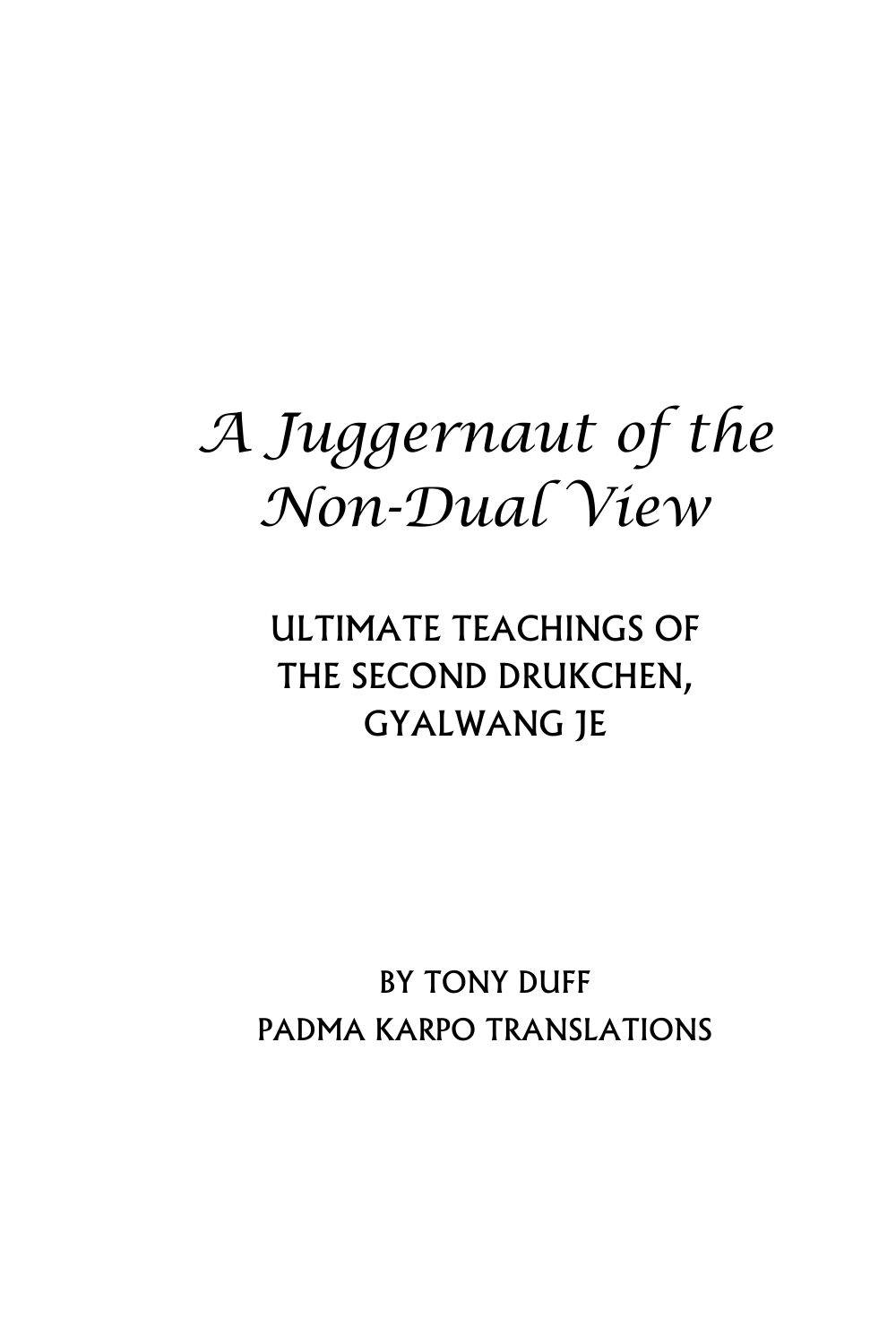Copyright © 2011 Tony Duff. All rights reserved. No portion of this book may be reproduced in any form or by any means, electronic or mechanical, including photography, recording, or by any information storage or retrieval system or technologies now known or later developed, without permission in writing from the publisher.

Janson typeface with diacritical marks and Tibetan Classic typeface Designed and created by Tony Duff Tibetan Computer Company http://www.pktc.org/tcc

First edition, November 2011 ISBN: paper book 978-9937-572-07-1 ISBN: e-book 978-9937-572-06-4

Produced, Printed, and Published by Padma Karpo Translation Committee P.O. Box 4957 Kathmandu NEPAL

Committee members who worked on this book: translation and composition, Lama Tony Duff; editorial, Tom Anderson; cover design, Christopher Duff.

Web-site and e-mail contact through: http://www.pktc.org/pktc or search Padma Karpo Translation Committee on the web.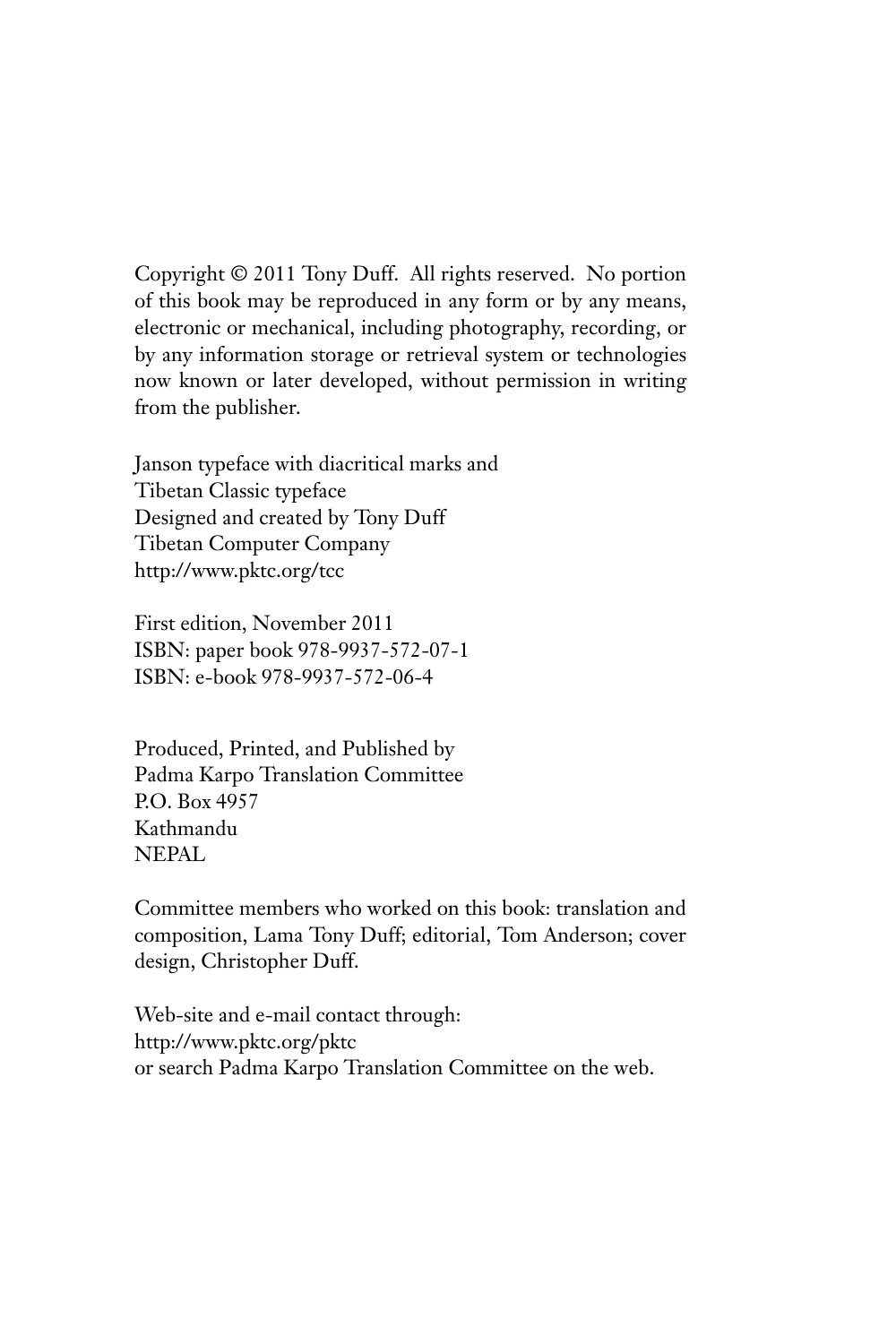Table of Contents

## Introduction

| 1. The Author of the Text, Gyalwang Je, and his Lineage  xii |
|--------------------------------------------------------------|
|                                                              |
|                                                              |
| 4. More About the Other Emptiness View  xxxi                 |
|                                                              |
|                                                              |
| 7. Maintaining the Style of the Original Text  xxxv          |
|                                                              |

## Guide to the Meaning of Teaching One

Guide to Teaching One, an Extensive Teaching on the Viewxxxvii

## Gyalwang Je's Teachings

Compiler's preface . . . . . . . . . . . . . . . . . . . . . . . . . . . . . . . . . . . 3

1. A long explanation of the view of the Kagyu School through the sequence of the four turnings of the wheel. The explanation uses quotes from Milarepa's famous text *An Authentic Expression of the Middle Way* and Gampopa's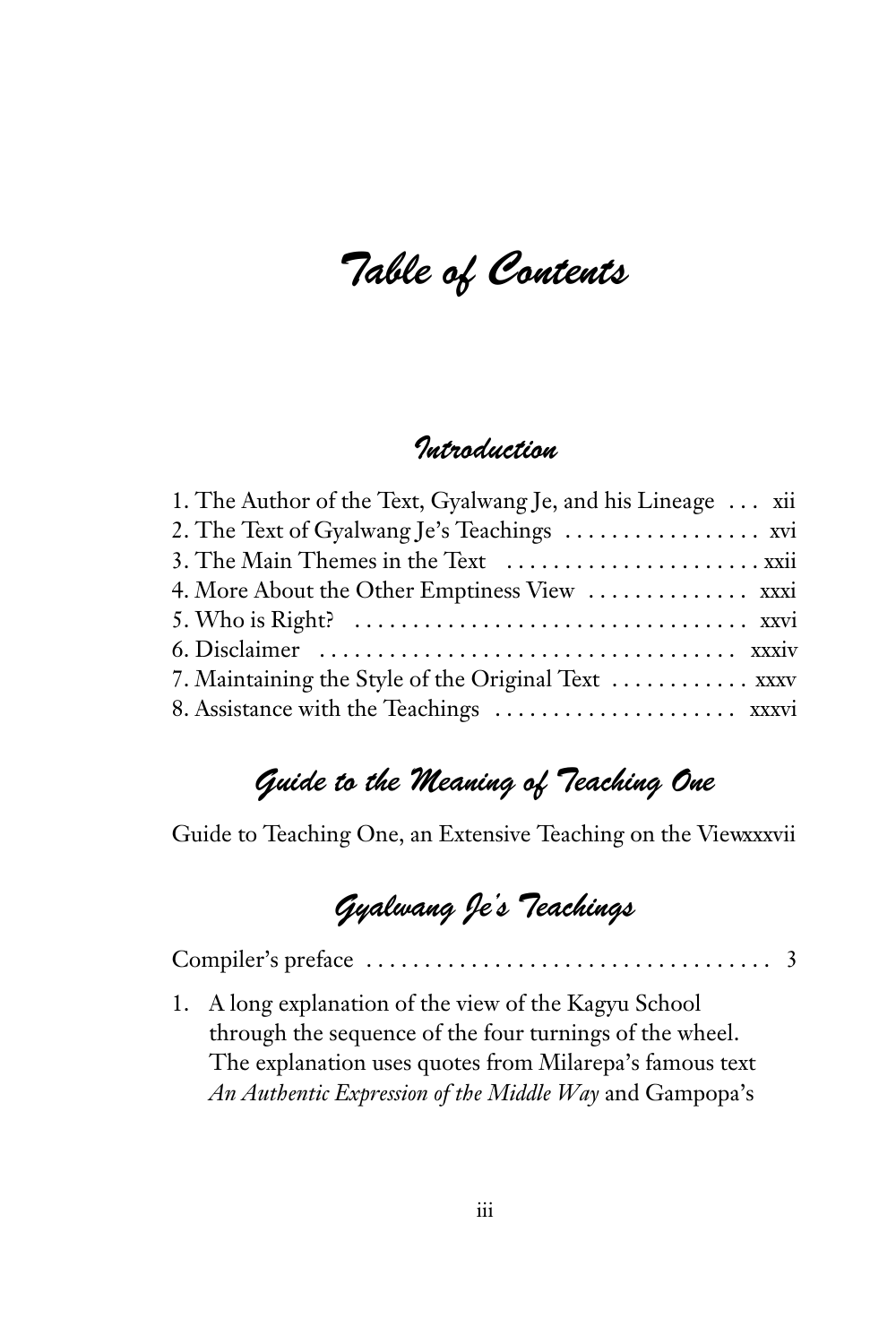|    | Four Dharmas, and shows how the relationship between<br>sutra and tantra systems is viewed in the school<br>$\overline{4}$                                                                                                                                                                                                                                                                                                   |
|----|------------------------------------------------------------------------------------------------------------------------------------------------------------------------------------------------------------------------------------------------------------------------------------------------------------------------------------------------------------------------------------------------------------------------------|
| 2. | The relationship between the three vehicles and the<br>certainties of view, vehicle, tenet. The section on tenet<br>shows the conventional and mantric understandings of<br>tenet, and uses that to clarify the mode of<br>accomplishment in the common and Mantra vehicles  19                                                                                                                                              |
| 3. | Discussions of points of misunderstanding that have<br>occurred regarding the teachings of the Kagyu gives rise<br>to a discussion of the view                                                                                                                                                                                                                                                                               |
| 4. | The two truths. A brief discussion of the various types of                                                                                                                                                                                                                                                                                                                                                                   |
| 5. | A proper distinction between the sutra and tantra forms<br>of "emptiness having the excellence of all aspects" and a                                                                                                                                                                                                                                                                                                         |
| 6. | An explanation of the following verse:<br>"For the vase empowerment, samaya mudrā; for the<br>secret empowerment, dharma mudrā; for the third<br>one, karma mudrā; for the fourth one, mahā mudrā". 54                                                                                                                                                                                                                       |
| 7. | An explanation of the following statement in which the<br>various levels of attainment in Vajrayāna are elucidated<br>followed by a commentary the appropriate conduct for<br>the practitioner of each level.<br>"It is taught that there are four yogas: yoga of a<br>beginner; yoga of ones with a little mastery of<br>wisdom; yoga of ones with mastery of wisdom;<br>yoga of ones with authentic mastery of wisdom"  56 |
| 8. | A cutting refutation of the position that has been<br>historically taken by opponents of the Kagyu School that<br>the system of Mahāmudrā is equivalent to Hvashang's<br>59<br>system $\ldots \ldots \ldots \ldots \ldots \ldots \ldots \ldots \ldots \ldots \ldots$                                                                                                                                                         |
|    |                                                                                                                                                                                                                                                                                                                                                                                                                              |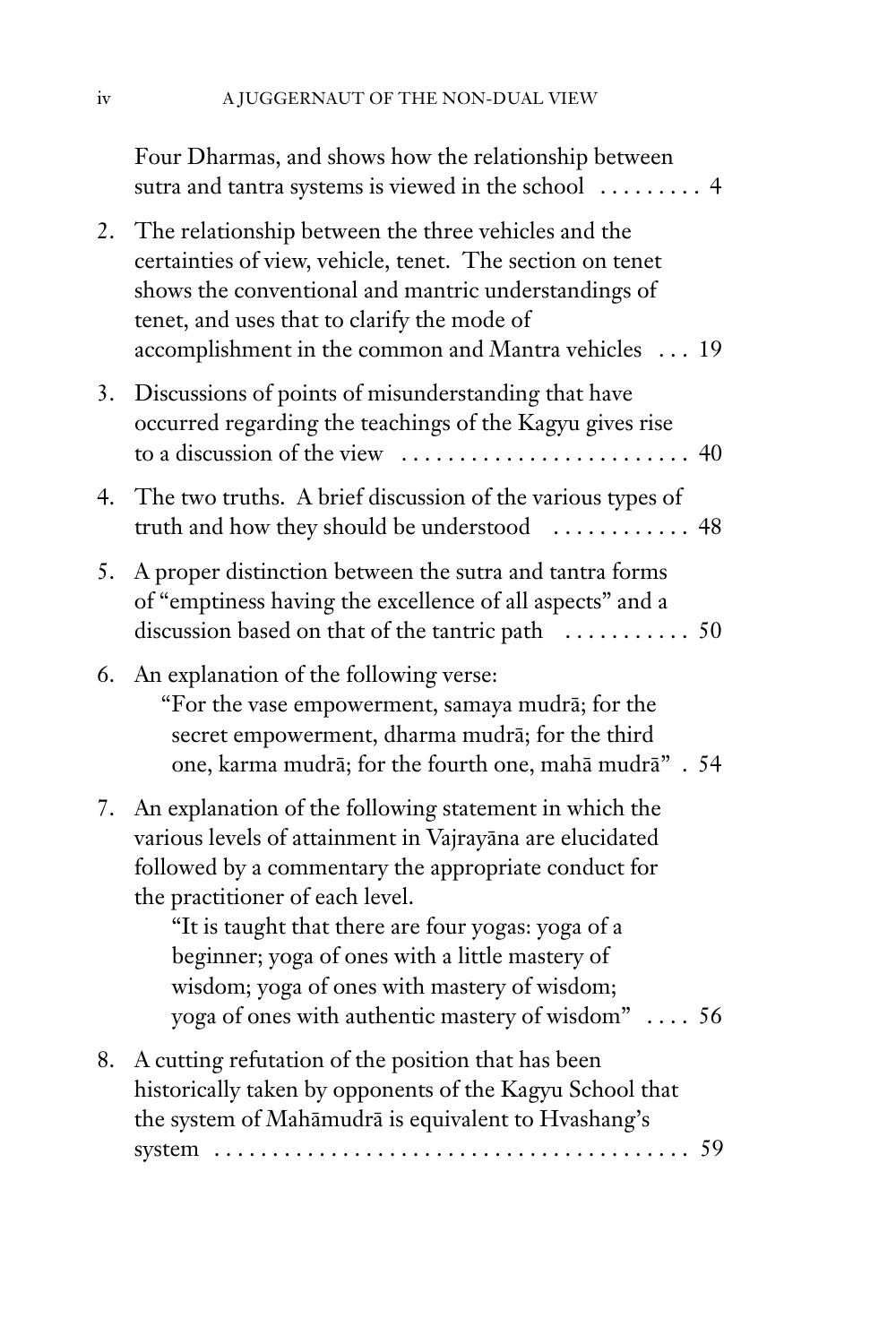#### CONTENTS v

| An explanation of the following verse with commentary<br>9.<br>on the nature of the empowerments in Vajra Vehicle:<br>The outer one dependent on the coloured sand<br>mandala is the causal empowerment;<br>The inner one dependent on the body mandala is the<br>sign empowerment;<br>The secret one dependent on the bhaga mandala is<br>the method empowerment;<br>The suchness one dependent on the wisdom mandala<br>is the fact empowerment | 65 |
|---------------------------------------------------------------------------------------------------------------------------------------------------------------------------------------------------------------------------------------------------------------------------------------------------------------------------------------------------------------------------------------------------------------------------------------------------|----|
| 10. A commentary on the three aspects of samadhi that are<br>important as one of the three purities in development<br>stage practice, "bliss, luminosity, and no-thought"  69                                                                                                                                                                                                                                                                     |    |
| 11. Given that the identifying feature of Unsurpassed Yoga<br>Tantra is "yoga of unified method and prajñā or bliss and<br>emptiness", a clear dissection of the two approaches to<br>unification—mother and father tantra—is given                                                                                                                                                                                                               | 72 |
| 12. Further commentary on the emphases given respectively<br>in father tantra, mother tantra, and non-dual tantra and<br>more commentary about the meaning of empowerment                                                                                                                                                                                                                                                                         | 76 |
| 13. Commentary on the following excerpt from a text<br>regarding the approach of a practitioner of yoga:<br>"What is 'very un-elaborate'? Abandoning all<br>frivolity then, the habits of food of dhyāna, only<br>dwelling, mudrā of wisdom, and staying in samāpatti<br>is being very un-elaborate "                                                                                                                                             | 78 |
| 14. The following four paradoxes are explained as being not<br>contradictory:<br>The two assertions that at the level of a buddha there<br>is wisdom and that there is no wisdom;<br>That all views are abandoned and that all views are<br>completed;<br>That in superior meaning there is no attainment of<br>buddha and that it is obtained in mind;                                                                                           |    |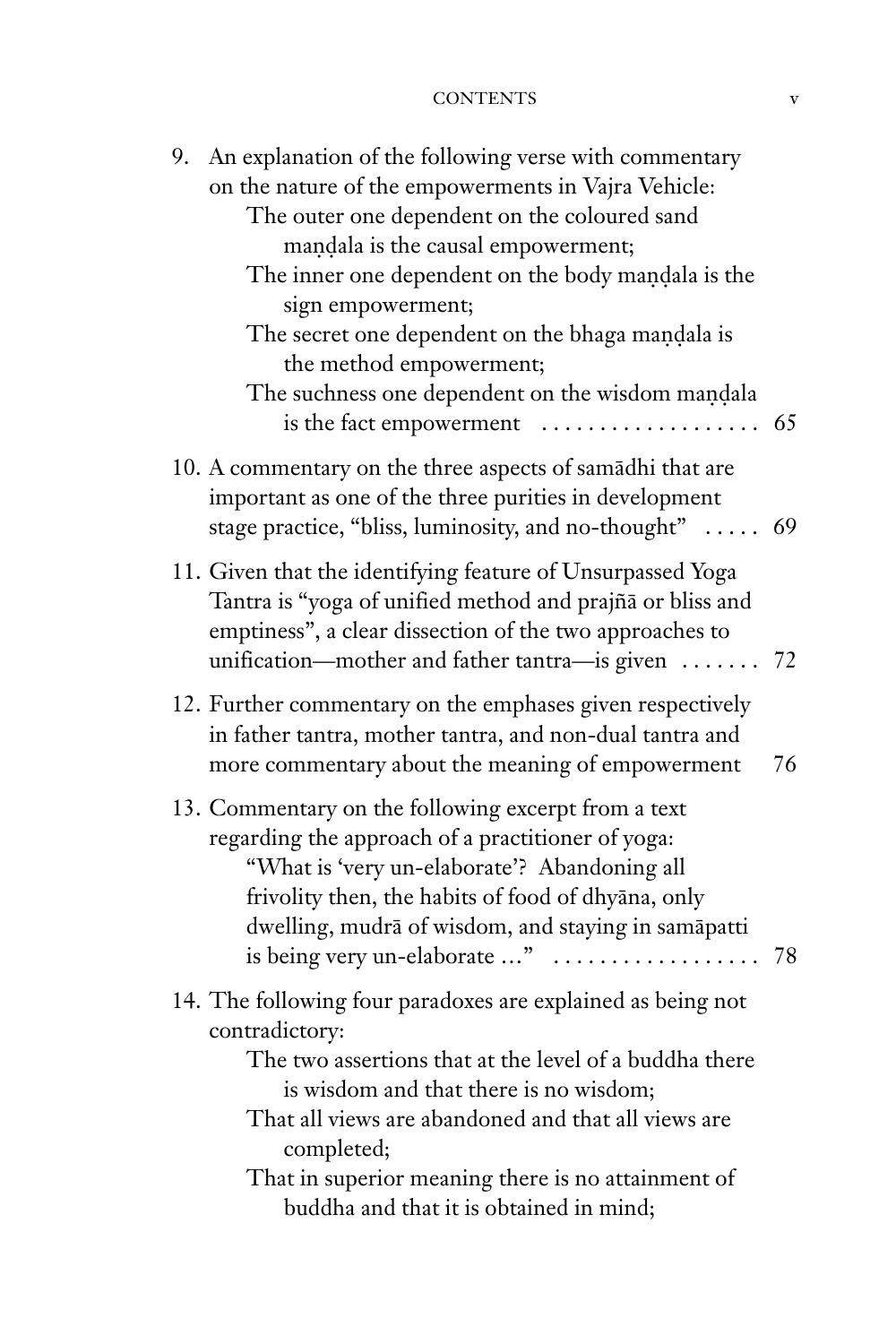| That that equipoise has appearances and that it does                                                                                                                                                                                                                                                                            |    |
|---------------------------------------------------------------------------------------------------------------------------------------------------------------------------------------------------------------------------------------------------------------------------------------------------------------------------------|----|
| 15. On valid cognition and how it relates to the ultimate view<br>of Vajra Vehicle                                                                                                                                                                                                                                              |    |
| 16. The pāramitās defined and briefly explained  83                                                                                                                                                                                                                                                                             |    |
| 17. Why the combined path of pāramitā and Mahāmudrā<br>present in the Kagyu tradition due to the melding of the<br>Kadampa teachings and the Mahāmudrā teaching is not<br>mistaken                                                                                                                                              |    |
| 18. Quotes from Lamp of a Compendium of Conduct and The<br>Five Stages show how the fictional is to be present or not<br>in a practitioner's samādhi and the five stages involved in<br>the direct manifestation of actuality for the practitioner . 86                                                                         |    |
| 19. The following quote from the Kālachakra is explained to<br>show the meaning of Kālachakra as non-dual:<br>"The yoga glorious Kālachakra's Ka-string<br>possessor's A assemblage—therein is the purpose<br>of humans' liberation"                                                                                            | 89 |
| 20. How the dualities "good" and "bad" are asserted in the<br>lower vehicles but not the Vajra Vehicle and how they<br>are taken into the Vajra Vehicle and purified into reality . 90                                                                                                                                          |    |
| 21. The difference between sutra and tantra concisely<br>explained using statements from representatives of all<br>four schools (Bodongpa, Salugpa, Tsongkhapa, and                                                                                                                                                             |    |
| 22. An explanation of the following statement results in a<br>description of the path of Secret Mantra:<br>"Outer and secret vehicles three' is not saying<br>'outer, secret, and vehicle, these three', it is<br>saying, 'in both outer Pāramitā and Secret<br>Mantra a three-fold journey is differentiated"<br>$\ldots$ . 94 |    |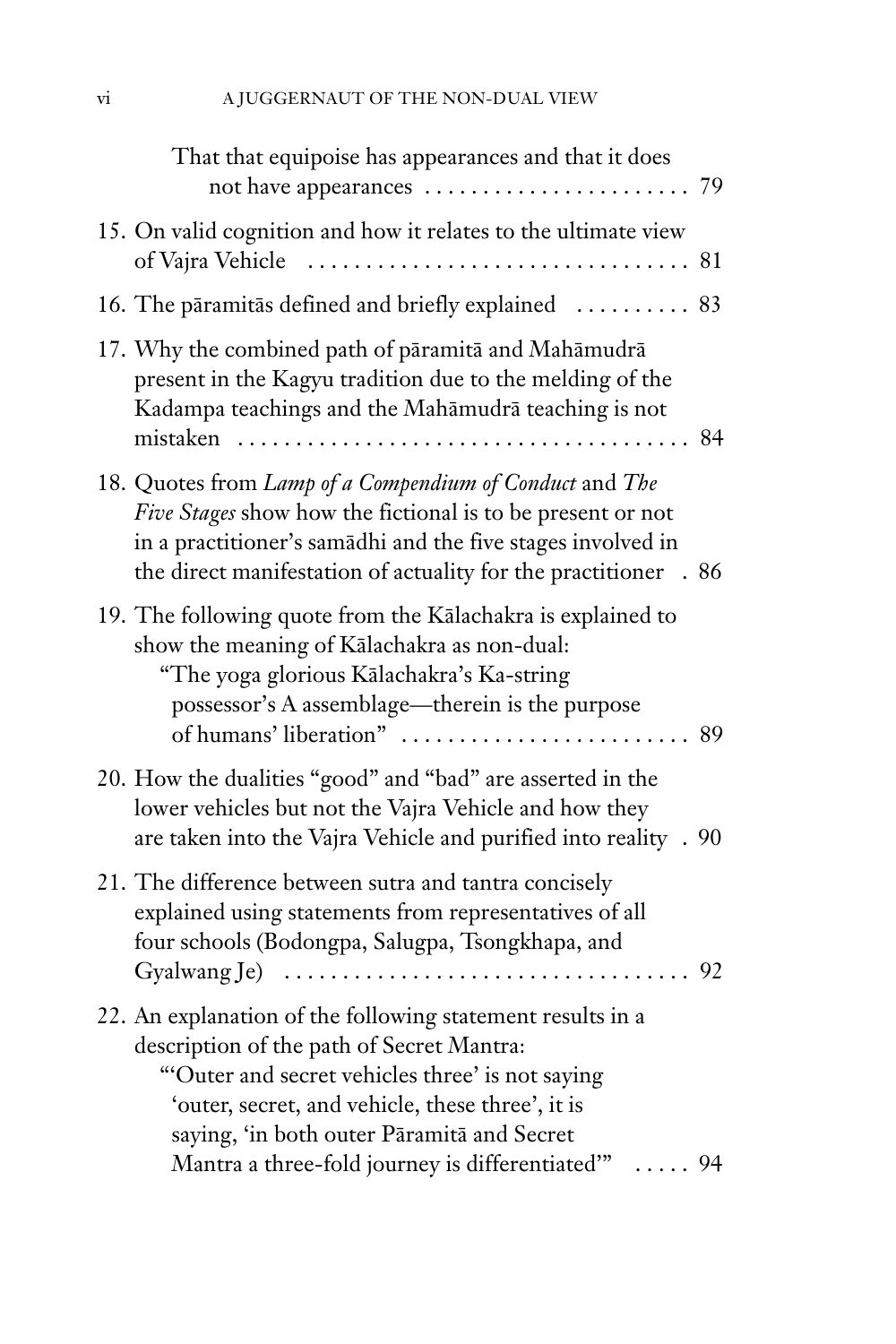#### CONTENTS vii

| 23. The four distinctions between outsiders and insiders:<br>view, reliance, conduct, and fruition                                                              | 96  |
|-----------------------------------------------------------------------------------------------------------------------------------------------------------------|-----|
| 24. A short teaching on the path of exiting samsara according<br>to the Great and Vajra Vehicles                                                                | 98  |
| 25. The meaning of verses repeated during the taking of<br>empowerment in relation to the guru and the deity being                                              | 99  |
| 26. An explanation of the fact that the meanings of the words<br>at the time of taking vows are commitments and are                                             | 101 |
| 27. The three vehicles                                                                                                                                          | 102 |
| 28. The correct definition of a pratyekabuddha                                                                                                                  | 104 |
| 29. Definition and explanation of the important term<br>"amanisikāra" usually taken to mean "no mentation".                                                     | 105 |
| 30. On the three vajras within the context of the six-limbed<br>yoga of Kālachakra                                                                              | 107 |
| 31. The meaning of basket and the three higher trainings of<br>discipline, samādhi, and prajñā                                                                  | 111 |
| 32. An explanation of vowed restraint, and the three vows.                                                                                                      | 113 |
| 33. Definition of śhūnyatā, emptiness, and the difference<br>between the emptiness having the excellence of all<br>superficies as explained in sutra and tantra | 115 |
| 34. The meaning of the three vowed restraints                                                                                                                   | 117 |
| 35. On vowed restraints in the Vajra Vehicle, the meaning of<br>the samayas                                                                                     | 118 |
| 36. The meaning of keeping the vow of where the flower<br>landed                                                                                                | 120 |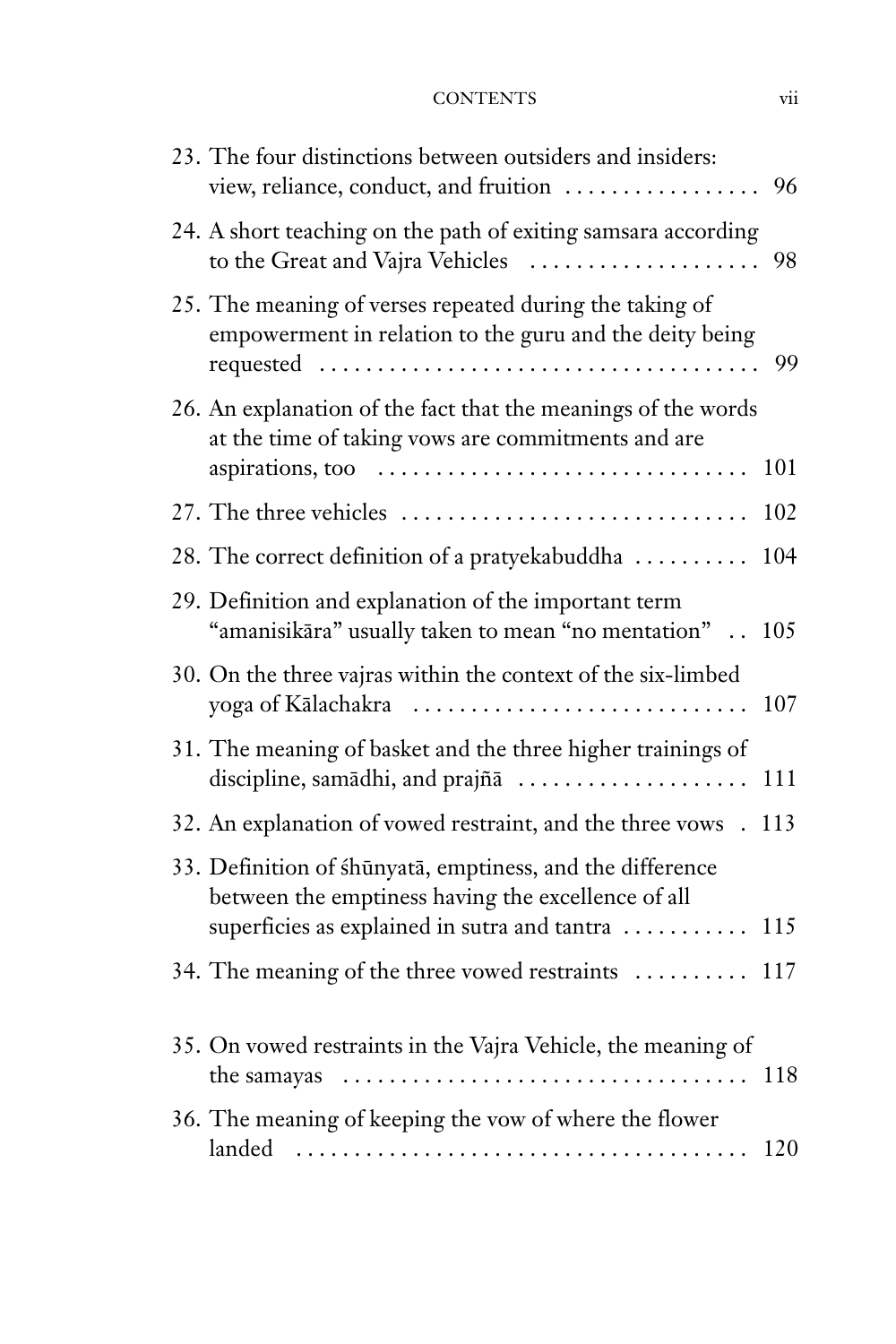| 37. Mother tantra, women, and the path. Also, the meaning                                                                                                                                                                                                                    |     |
|------------------------------------------------------------------------------------------------------------------------------------------------------------------------------------------------------------------------------------------------------------------------------|-----|
| 38. The meaning of empowerment  122                                                                                                                                                                                                                                          |     |
| 39. An important point concerning what happens when a                                                                                                                                                                                                                        | 124 |
| 40. Teachings on inner Kālachakra  125                                                                                                                                                                                                                                       |     |
| 41. The difference between the teaching of outsiders and                                                                                                                                                                                                                     | 127 |
| 42. The meaning of the terms Brahmin, Brahmā, and Great<br>Brahmin when used in the Buddhist tradition as                                                                                                                                                                    |     |
| 43. The four levels of provisional and definitive meaning in<br>relationship to the four turnings of the wheel of dharma<br>and whether or not all the vehicles contain the full<br>meaning of Mahāmudrā  132                                                                |     |
| 44. The sequence of view through the four turnings of the<br>wheel and a discussion of the two modes of cutting                                                                                                                                                              |     |
| 45. Teachings on channels and winds in relationship to<br>realization from Kālachakra and Hevajra  136                                                                                                                                                                       |     |
| 46. Definition of attainment of accomplishment  139                                                                                                                                                                                                                          |     |
| 47. Explanation of the quote from Kālachakra,<br>"'Prajñātantra' from the east then again, 'Yoga of<br>Ensuing Knowledge', came from the west face. The<br>right face said 'by the master of the conquerors,<br>"Yogatantra'. The left face said, 'Activity', and so on" 141 |     |
| 48. The four Brahmavihāras are temporary, not ultimate                                                                                                                                                                                                                       |     |
| 49. Kālachakra is composed of outer, inner, and other<br>Kālachakra. Each one is defined  144                                                                                                                                                                                |     |

$$
viii
$$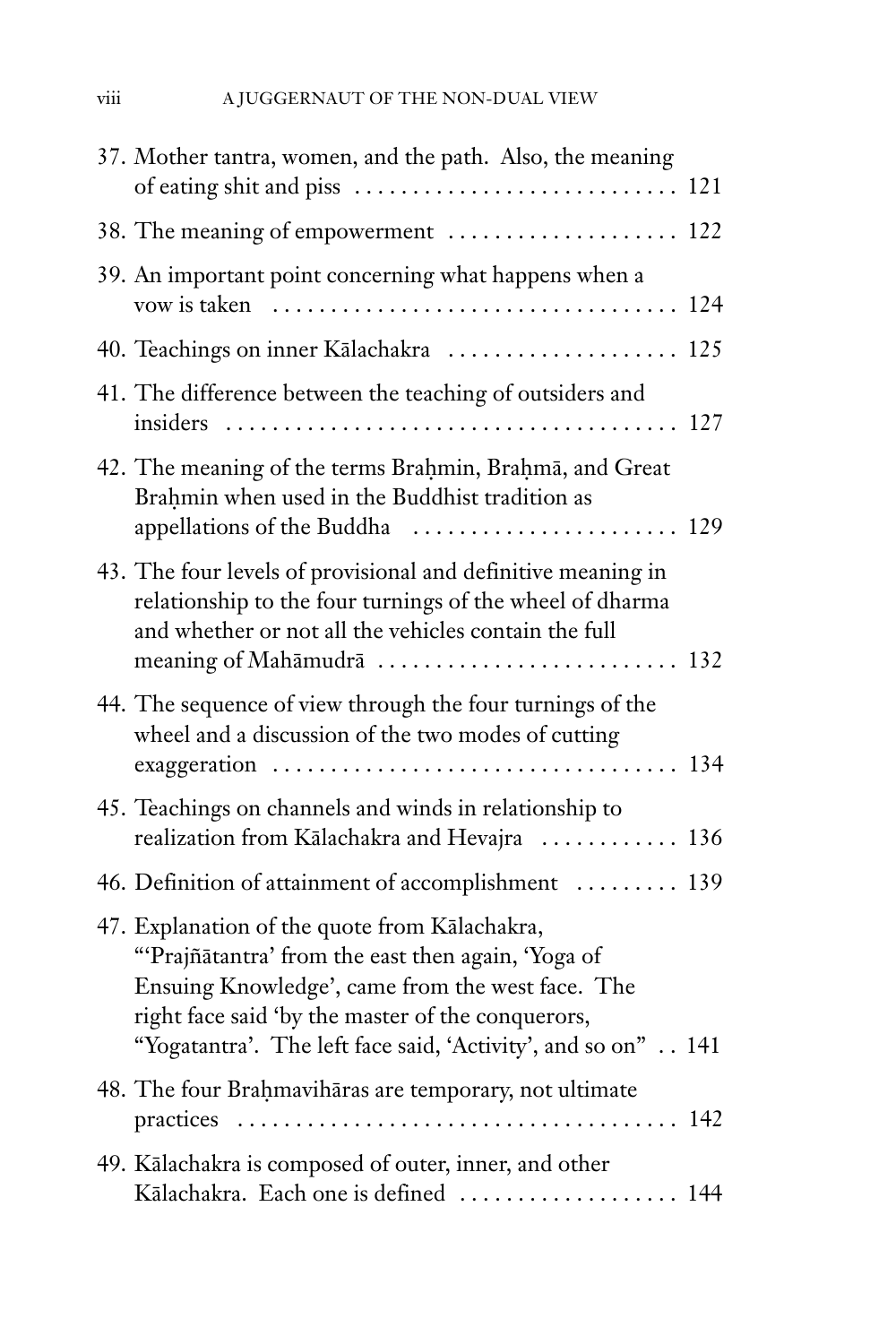CONTENTS ix

| 50. Development and completion stages defined  147                                                                                                                                                                                                                           |     |
|------------------------------------------------------------------------------------------------------------------------------------------------------------------------------------------------------------------------------------------------------------------------------|-----|
| 51. Reply to, "There are the various presentations of The<br>Profound Inner Meaning's cleaving of channels into<br>branches, approach-accomplishment, and so on and the<br>presentations of Mountain Dharma, the Six Teachings,<br>and so on—which is the principal system?" | 148 |
| 52. Regarding the two stages of Mahāmudrā practice                                                                                                                                                                                                                           | 150 |
| 53. The basis of purification, the purifier, the support, and<br>the fruit of purification in Development and Completion                                                                                                                                                     | 152 |
| 54. An explanation of the verse:<br>"Alaya is the cause of all, it is not consciousness's<br>cause. Alaya is the cause of all, it is not complete<br>purification's cause"                                                                                                   | 153 |
| 55. The four and six branches of development stage                                                                                                                                                                                                                           | 154 |
| 56. Are appearances to be used on the path or not?                                                                                                                                                                                                                           | 157 |
| 57. Vajrasatva is present in all empowerments                                                                                                                                                                                                                                | 159 |
| 58. Positing concept and non-concept as the root of bondage<br>and liberation is at the root of both common and<br>uncommon vehicles                                                                                                                                         | 161 |
| 59. Dependent relationship and the meaning of EVAM in                                                                                                                                                                                                                        | 163 |
| 60. A brief explanation of the way that the two truths are<br>presented throughout the four levels of Buddhist<br>philosophy, including the Great Middle Way                                                                                                                 | 165 |
| 61. The meaning of the term "supreme original buddha"<br>leads to an explanation of path Mahāmudrā                                                                                                                                                                           | 168 |
| 62. The meaning of the sudden and gradual approaches to                                                                                                                                                                                                                      | 170 |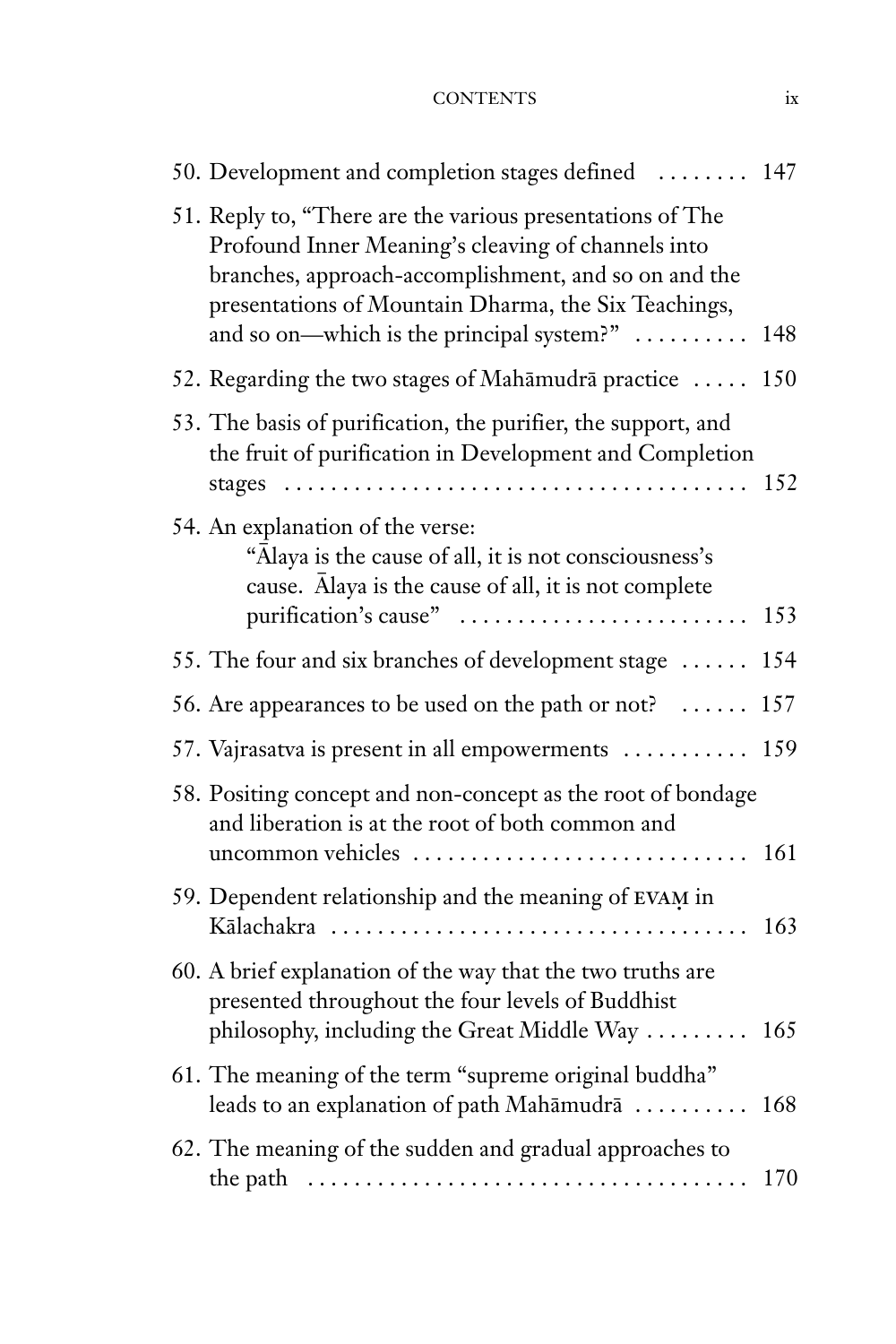| 63. An explanation of the two things "person" and "dharma" 172                                                                                                                                                                    |
|-----------------------------------------------------------------------------------------------------------------------------------------------------------------------------------------------------------------------------------|
| 64. The explanatory commentary of the Highest Continuum<br>by Loden Sherab makes a statement that can be related<br>to the sequence of the three turnings of the wheel and<br>why the third turning receives its name as the non- |
| 65. "One with no empowerment who with great conceit of<br>conventions and pride of tantra and agama gives the<br>explanations will, together with their retinue, go to hell"                                                      |
| 66. Poetic statement of the complete teachings of the<br>Buddha as exemplified by the wheel of dharma. $\dots \dots$ 177                                                                                                          |
| Verses of Aspiration by Gyalwang Je and colophon by Sonam                                                                                                                                                                         |
|                                                                                                                                                                                                                                   |
|                                                                                                                                                                                                                                   |
|                                                                                                                                                                                                                                   |
|                                                                                                                                                                                                                                   |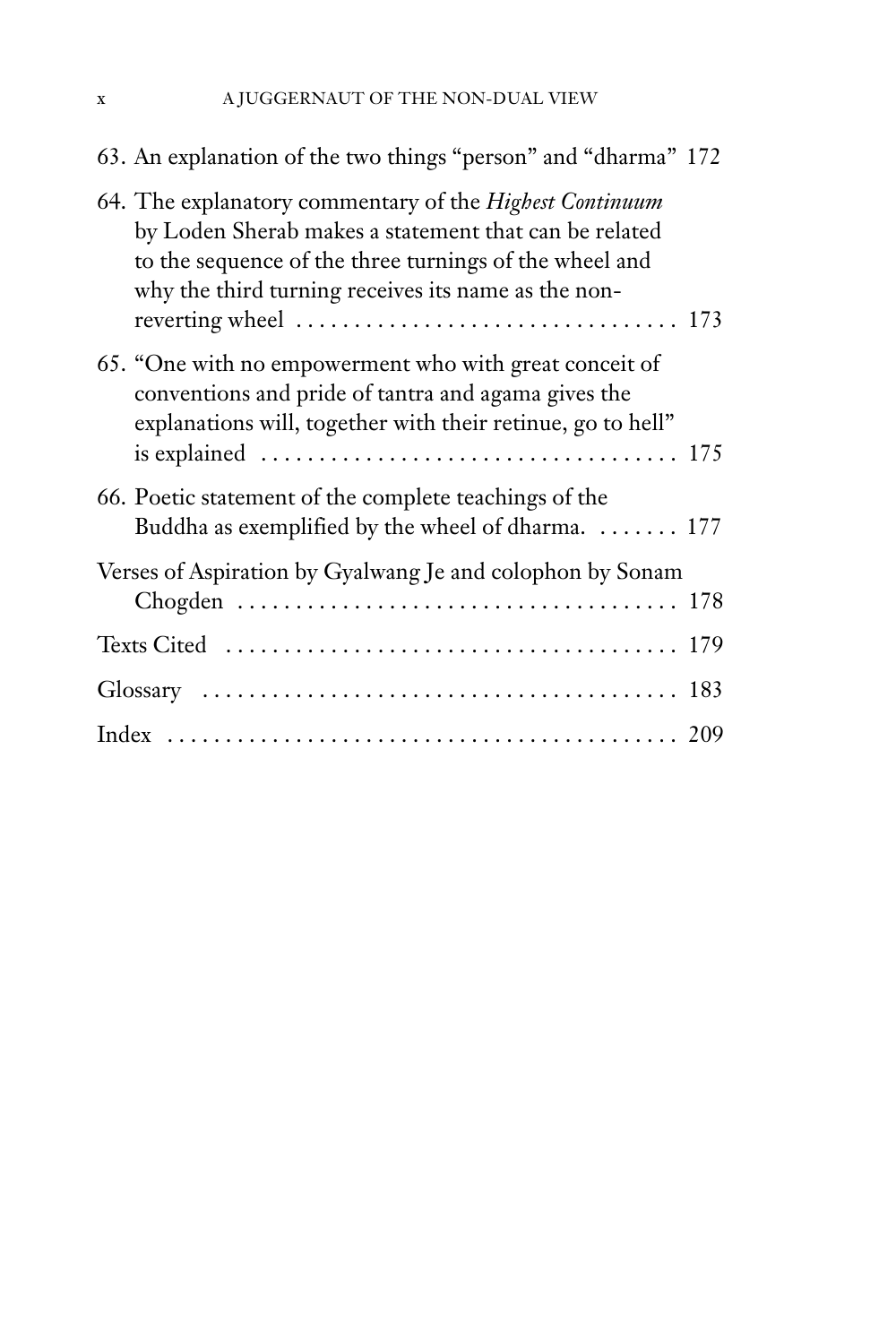# 49. Also, Gyalwang Je said …

What is known as "Kålachakra" has three parts: outer, inner, and  $other<sup>232</sup>$ .

Outer Kålachakra is described like this. "Time" is one year. "Cycle" is the two journeys, South and North<sup>233</sup>, and in each of these journeys there are six months making twelve and in each of those a division into waxing moon and waning moon results in twenty-four. Each of those additionally divided up into fifteen gives three hundred and sixty<sup>234</sup>. The reason for calling this "Kålachakra" is because that kind of approach makes a Time Cycle of one year or a Time as-many-as-there-are-kalpas Cycle—hence the name.

<sup>&</sup>lt;sup>232</sup> Generally speaking, outer Kālachakra refers to the external world and the astrological calculations that are made with rational mind because of understanding the outer world's interdependent relation with the inner world. Inner Kålachakra is the inner world of the body and the breaths and how that system works. Other Kålachakra is the system of relying on the mandala of Kālachakra to progress through the stages of meditation to the ultimate meaning. Kålachakra is generally translated as "Wheel of Time" but here is it very clear that it means "Cycles of Time".

<sup>&</sup>lt;sup>233</sup> ... of the sun apparently moving north and south in the course of one year …

<sup>&</sup>lt;sup>234</sup> ... days in a year based on a lunar calendar for the months.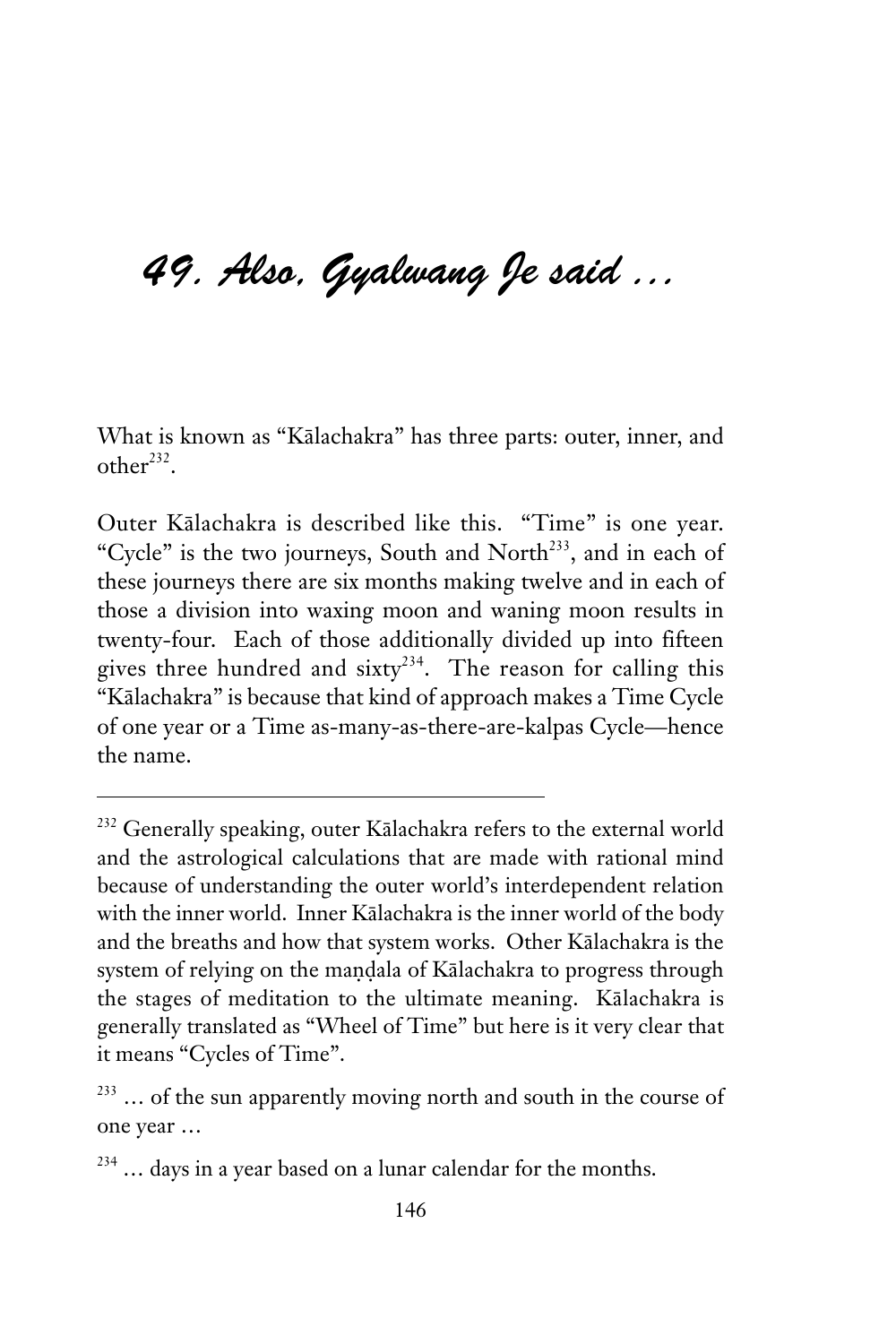Inner Kålachakra is described like this. The collection of breaths taken in one complete night-day is "Time". "Cycle" is taught as the two journeys, right and left<sup> $235$ </sup>, and these each additionally are the six great shifts' equal and unequal paths to give twelve great shifts which, by the nature of dividing the shifts into half shifts, is shown as twenty-four sides<sup>236</sup>. Each of those also is assessed as having fifteen parts so that each of sixty breaths having like that what is labelled a small day-night of three hundred and sixty, and so on, there is a complete Time Cycle of one day. Because of that kind of cycle or because living creatures cycle in that kind of way, it is called Time Cycle or "Kålachakra".

Other Kålachakra is described like this. When of development and completion stages it is connected with development stage, it is connected with the purities: the complete purity of outer and inner time comes as the single kåya; the complete purity of the two journeys comes as the two feet; the complete purity of the outer and inner twelve shifts comes as the twelve shoulders; the complete purity of the sides<sup>237</sup> comes as the twenty-four hands; the complete purity of greater and smaller day-and-night comes as the three hundred and sixty joints, and so on. In the completion stage, "Time" is all phenomena being one in the essentiality which is unchanging bliss and that having the excellence of all superficies starting with the two journeys of method and prajñå, the six limbs<sup>238</sup>, twelve true meanings, and so on is "Cycle". Additionally, it says in the tantra,

<sup>&</sup>lt;sup>235</sup> The breath coming and going from two nostrils, left and right.

<sup>&</sup>lt;sup>236</sup> This has a profound inner meaning; the same talk is thoroughly laid out in the text by Karmapa Rangjung Dorje called *The Profound Inner Meaning*. "Sides" here means "specific parts".

 $237$  ... as mentioned in Inner Kālachakra above ...

 $238$  ... of the six-limbed yoga in the completion stage of Kālachakra ...